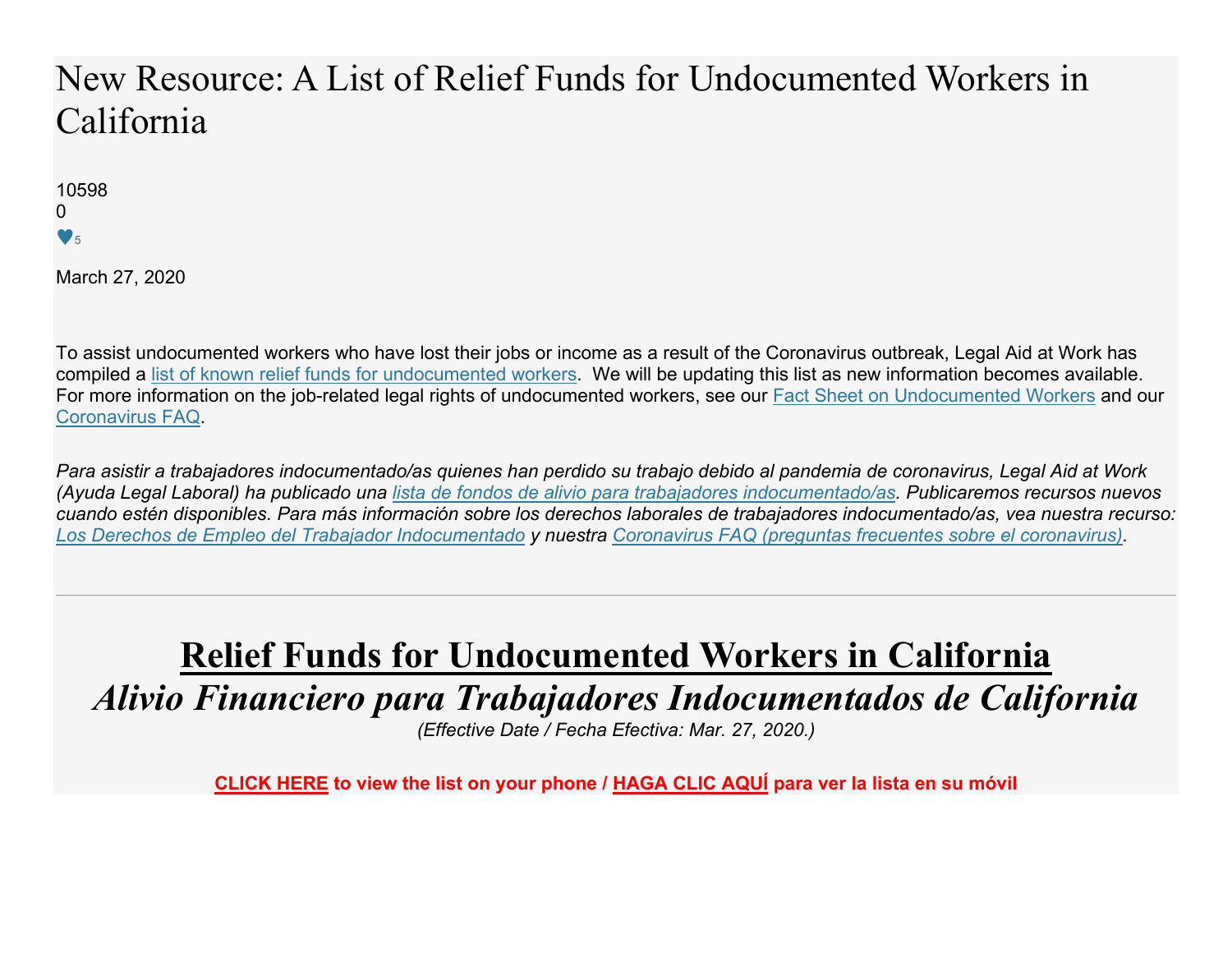|                                                                                            | <b>ELIGIBILITY/</b><br><b>ELEGIBILIDAD</b>                                                                                                                                                                                                                                                                                                                                                                                                     | <b>HOW TO APPLY / COMO APLICAR</b>                                                             | <b>FUNDS</b><br><b>AVAILAB</b><br>$LE$ ?/<br><b>FONDOS</b><br><b>DISPONI</b><br>BLE?                                                                    |
|--------------------------------------------------------------------------------------------|------------------------------------------------------------------------------------------------------------------------------------------------------------------------------------------------------------------------------------------------------------------------------------------------------------------------------------------------------------------------------------------------------------------------------------------------|------------------------------------------------------------------------------------------------|---------------------------------------------------------------------------------------------------------------------------------------------------------|
| Restaurant<br>Opportuniti<br>es Centers<br>United-<br>Restaurant<br>Workers<br>Relief Fund | Restaurant workers in need of<br>financial assistance. /<br>Trabajadores de restaurante que<br>necesitan asistencia financiera.                                                                                                                                                                                                                                                                                                                | https://rocunited.org/relief/application/                                                      | Yes / Si.                                                                                                                                               |
| One Fair<br>Wage<br>Emergency<br>Fund                                                      | Cash assistance to restaurant<br>workers, car service drivers,<br>delivery workers, personal<br>service workers and more who<br>need the money they aren't<br>getting to survive.<br>Asistencia gratuita en efectivo<br>a los trabajadores de<br>restaurantes, conductores de<br>reparto y otros trabajadores que<br>reciben propinas y trabajadores<br>de servicios, quienes están<br>viendo disminuir sus ingresos<br>durante este desastre. | English:<br>https://ofwemergencyfund.org/help<br>Español:<br>http://ofwemergencyfund.org/ayuda | Will be<br>making<br>temporary<br>cash gifts<br>to workers<br>as funding<br>becomes<br>available./<br>Va dar el<br>dinero<br>cuando está<br>disponible. |
| <b>USBG</b><br>National<br>Charity<br>Foundation                                           | Bartenders, or the spouse or<br>child of a bartender who have<br>experienced an emergency                                                                                                                                                                                                                                                                                                                                                      | https://www.usbgfoundation.org/beap-application                                                | Application<br>s are<br>reviewed<br>the week of                                                                                                         |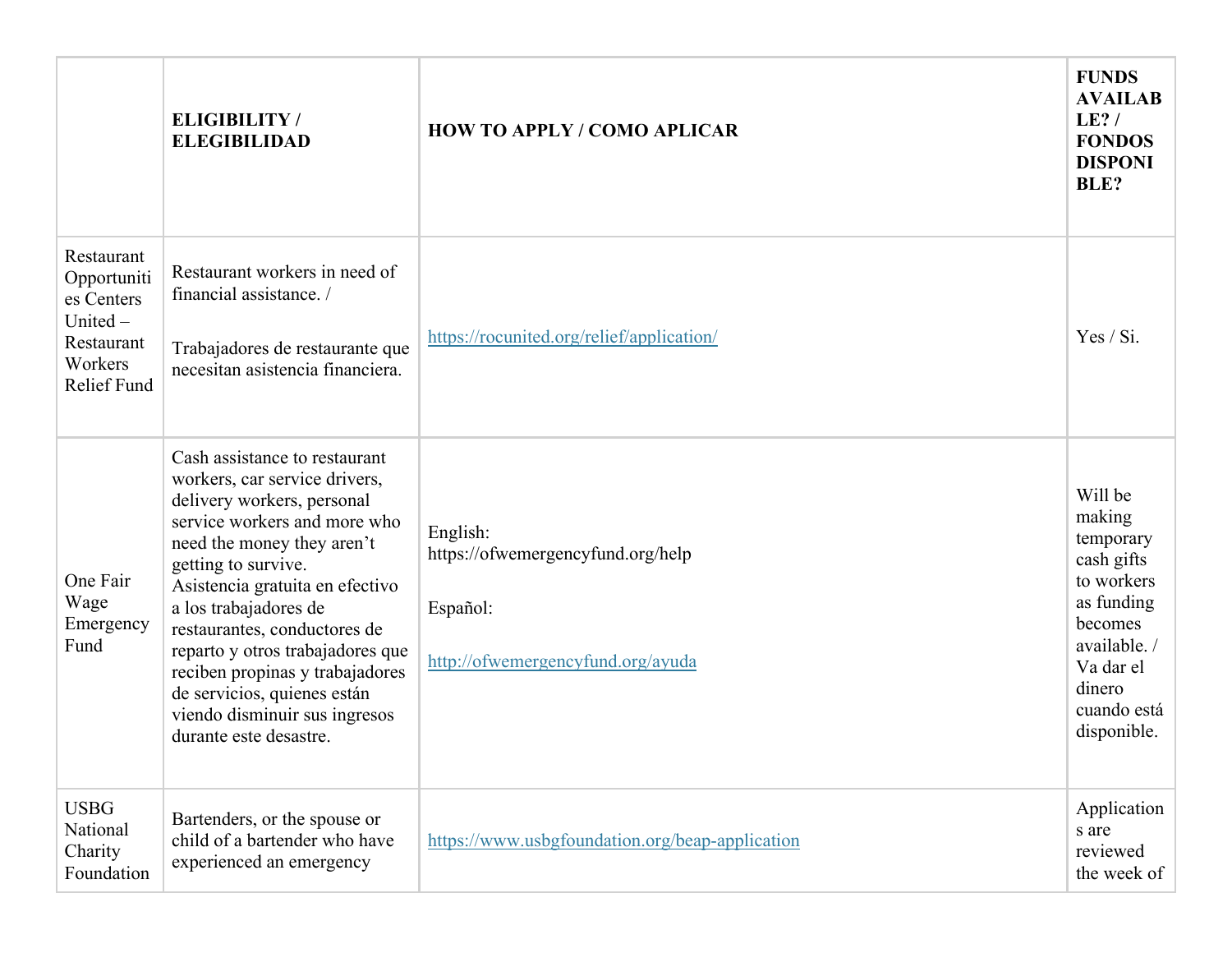| - Bartender<br>Emergency<br>Assistance<br>Program                | hardship. Specific<br>reqnuirements here:<br>Camareros/as, o s<br>u esposo/a o hijos, que están<br>sufriendo una<br>emergencia. Requisitos<br>especificos<br>aqui: https://www.usbgfoundat<br>ion.org/beap                                                                                                                                                               |                                                                                                                            | the 15th of<br>each month<br><i>(exceptions)</i><br>may be<br>made<br>during<br>times of<br>natural<br>disaster or<br>other crisis<br>events) $/$<br>Revisan<br>solicitudes<br>el 15 de<br>cada mes<br>(hay la<br>posibilidad<br>de<br>excepcione<br>s en<br>tiempos de<br>desastre o<br>crisis). |
|------------------------------------------------------------------|--------------------------------------------------------------------------------------------------------------------------------------------------------------------------------------------------------------------------------------------------------------------------------------------------------------------------------------------------------------------------|----------------------------------------------------------------------------------------------------------------------------|---------------------------------------------------------------------------------------------------------------------------------------------------------------------------------------------------------------------------------------------------------------------------------------------------|
| Another<br>Round,<br>Another<br>Rally<br>Emergency<br>Assistance | \$500 relief grants. Workers in<br>the hospitality industry,<br>dishwasher, bartender, server,<br>busser, chef, cook, sommelier,<br>manager, host, concierge,<br>cleaning staff, or barback may<br>apply for funds.<br>\$500 de<br>asistencia. Trabajadores en<br>hospitalidad, lavaplato, mesero,<br>busser, chef, cocinero, sumiller,<br>gerente, anfitrión, conserje, | Website:<br>https://anotherroundanotherrally.org/?fbclid=IwAR2NY15YUCDvpIjCYRjxzvxao<br>MrYOLW3DWANoQKDJEKZT-yFf6x2OsCXias | Yes!<br>Distributin<br>g funds via<br>Venmo,<br>Cashapp,<br>Zelle, or<br>Paypal.<br>Si! Se<br>puede<br>recibir<br>fondos por<br>Venmo,<br>Cashapp,                                                                                                                                                |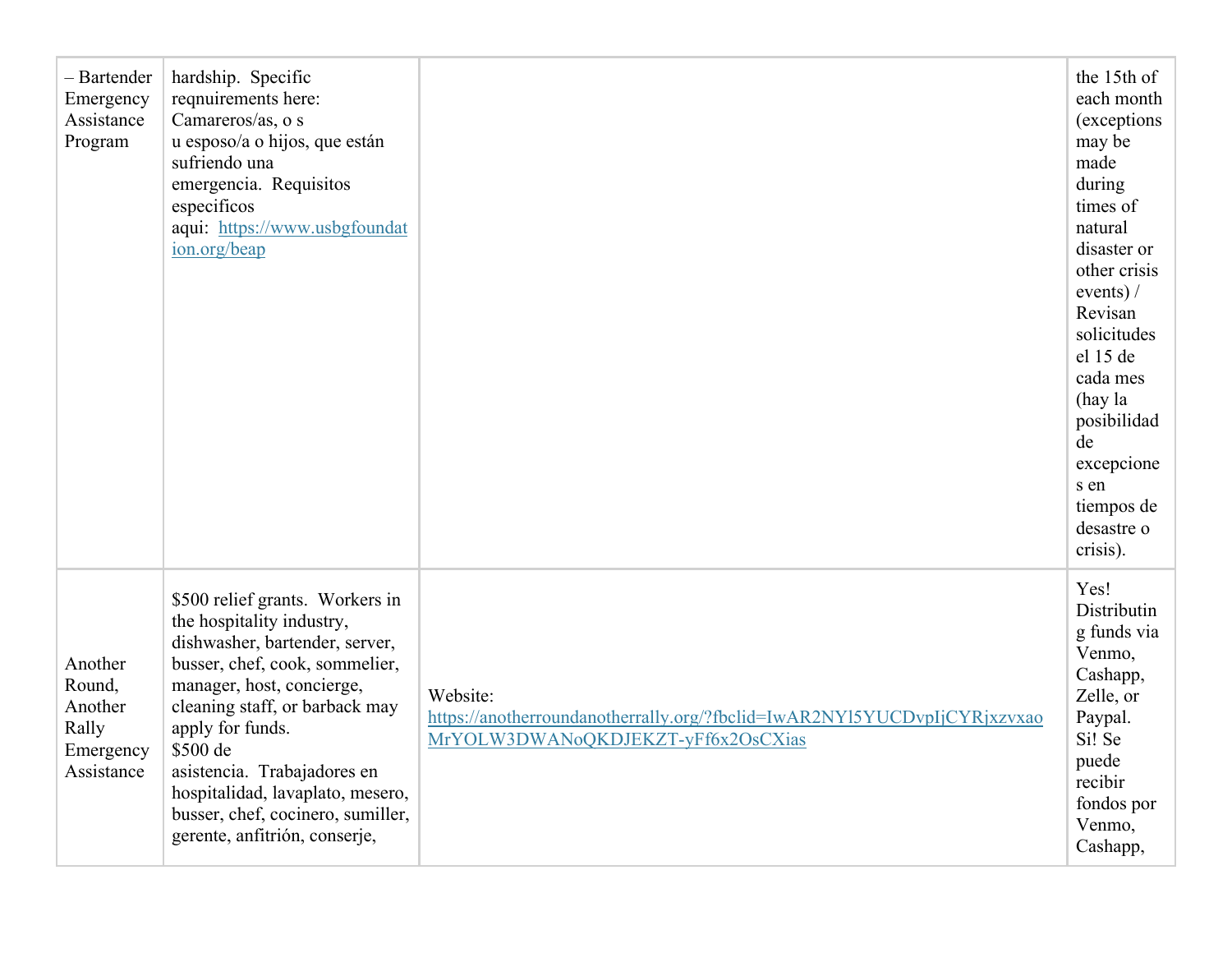|                                                                             | personal de limpieza o barback<br>pueden aplicar.                                                                                                                                                                                                                                                                                                                                                                                                                                                                                                                                                                                                                                                                                                                                                                                  |                                                                                                                                                                                                                                                                                                                                                                                                                                                                         | Zelle, or<br>Paypal.      |
|-----------------------------------------------------------------------------|------------------------------------------------------------------------------------------------------------------------------------------------------------------------------------------------------------------------------------------------------------------------------------------------------------------------------------------------------------------------------------------------------------------------------------------------------------------------------------------------------------------------------------------------------------------------------------------------------------------------------------------------------------------------------------------------------------------------------------------------------------------------------------------------------------------------------------|-------------------------------------------------------------------------------------------------------------------------------------------------------------------------------------------------------------------------------------------------------------------------------------------------------------------------------------------------------------------------------------------------------------------------------------------------------------------------|---------------------------|
| National<br>Domestic<br>Workers<br>Alliance<br>Coronaviru<br>s Care<br>Fund | At this time, the application is<br>open to domestic workers who<br>have participated in activities<br>of the National Domestic<br>Workers Alliance (NDWA),<br>NDWA chapters, affiliate<br>organizations, circles and<br>current Alia users. We will<br>open the Fund for applications<br>from other domestic workers as<br>soon as funding allows. / En<br>este momento, la solicitud está<br>abierta para las niñeras,<br>trabajadoras de limpieza y<br>trabajadoras de cuidado en el<br>hogar que han participado en<br>actividades de la Alianza<br>Nacional de Trabajadoras del<br>Hogar (la ANTH), sus<br>capítulos, organizaciones<br>afiliadas, círculos y usuarias<br>actuales de Alia. Abriremos el<br>Fondo para solicitudes de otras<br>trabajadoras de hogar, tan<br>pronto como la recaudación de<br>fondos permita. | Coronavirus Care Fund - NDWA Membership<br>If you are a domestic worker, text RELIEF to 97779 to get updates from NDWA,<br>and find out when the Coronavirus Care Fund applications are ready.<br>Si usted es una trabajadora del hogar, envíe la palabra ALIVIO por texto al<br>97779 para recibir informes de la ANTH, incluyendo una notificación cuando<br>estén disponibles las aplicaciones para solicitar asistencia de emergencia del<br>Coronavirus Care Fund. | Yes. / Si.                |
| National<br>Day<br>Laborer<br>Organizing<br>Network-<br>Immigrant<br>Worker | Day Laborers / Jornaleros                                                                                                                                                                                                                                                                                                                                                                                                                                                                                                                                                                                                                                                                                                                                                                                                          | No application available yet; for now, workers can contact NDLON by email at<br>info@ndlon.org or by phone at $(626)$ 799-3566. / Por ahora, no hay un solicitud; se<br>puede contactar a NDLON por info@ndlon.org o por telefono a (626) 799-3566.<br>Check for updates here: https://ndlon.org/immigrant-worker-safety-net-fund/                                                                                                                                      | Not yet. /<br>Todavia no. |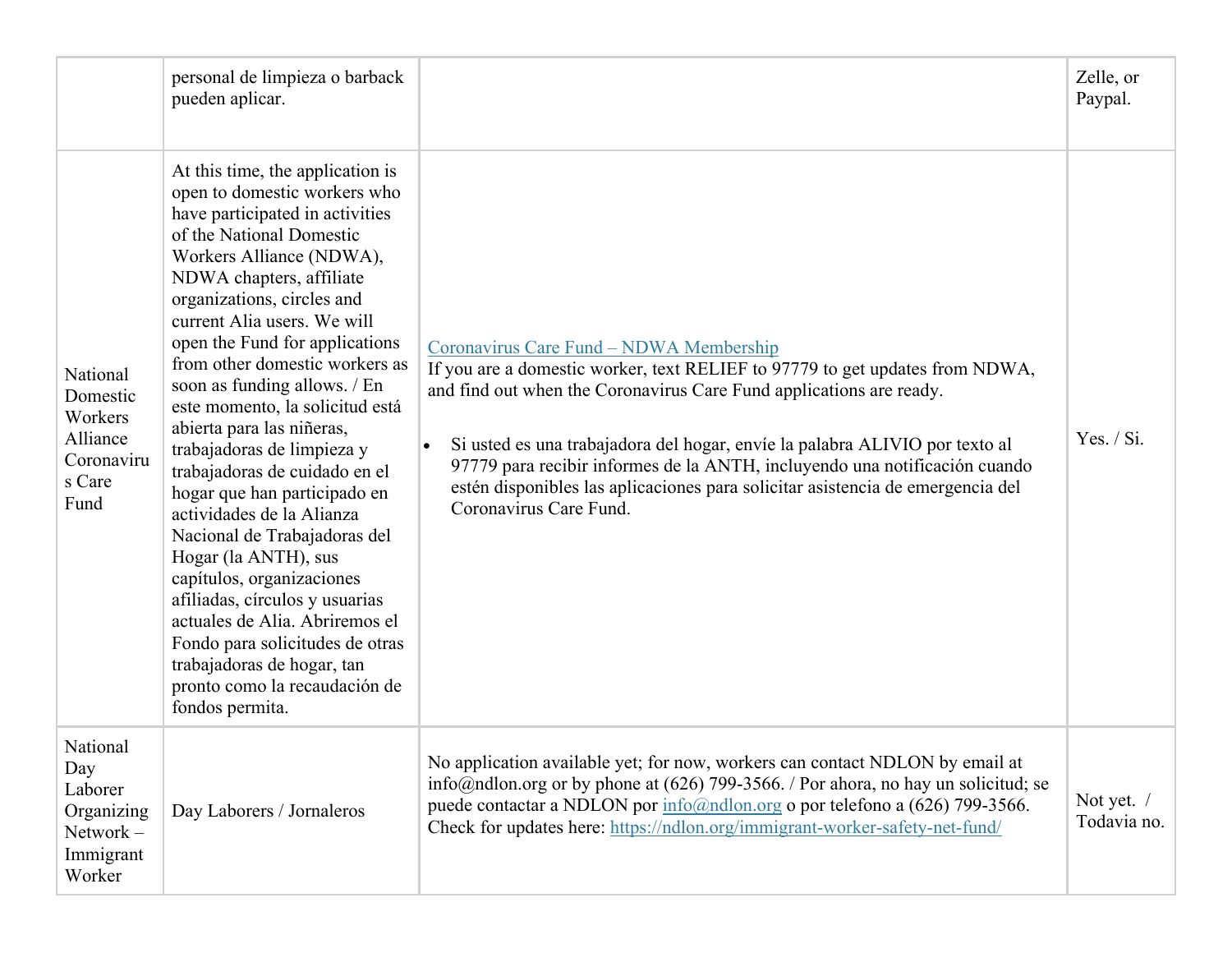| Safety Net<br>Fund                                              |                                                                                                                                                                                                                                                                                |                                                                                                                                                                                                                                                          |                                                                                          |
|-----------------------------------------------------------------|--------------------------------------------------------------------------------------------------------------------------------------------------------------------------------------------------------------------------------------------------------------------------------|----------------------------------------------------------------------------------------------------------------------------------------------------------------------------------------------------------------------------------------------------------|------------------------------------------------------------------------------------------|
| UndocuFun<br>d for<br>Disaster<br>Relief in<br>Sonoma<br>County | Undocumented individuals and<br>families residing in Sonoma<br>County who have lost homes,<br>wages, or employment.<br>Individuos y familias<br>indocumentadas que viven en<br>el Condado de Sonoma quienes<br>han perdido su casa, su sueldo,<br>o su empleo.                 | To be added to our waitlist for assistance related to the coronavirus pandemic,<br>complete the application. / Para ser agregada/o a nuestra lista de espera para ayuda<br>debido a la pandemia del coronavirus, complete la solicitud:<br>Apply/Aplicar | For now,<br>there is a<br>waitlist. /<br>Por ahora,<br>existe una<br>lista de<br>espera. |
| Restaurant<br>Workers'<br>Community<br>Foundation               | Emergency assistance for those<br>employed by restaurants or<br>bars or are employed by a<br>restaurant or bar supplier<br>Asistencia de emergencia a los<br>trabajadores de restaurantes y<br>camareros/as y trabajadores de<br>un proveedor de restaurantes                  | Website/Sitio de Web: https://www.restaurantworkerscf.org/covid19faq<br>English Application: https://form.southernsmoke.org/smoke/application/<br>Aplicación en Español:                                                                                 | Yes / Si.                                                                                |
| NorCal<br>Resist                                                | Providing limited cash<br>assistance for undocumented<br>families in the Sacramento<br>area who have lost work due to<br>COVID19.<br>Asistencia monetaria limitada a<br>familias indocumentadas en el<br>área de Sacramento que han<br>perdido su trabajo debido a<br>COVID-19 | Call/Llama (916)382-0256.<br>www.norcalresist.org                                                                                                                                                                                                        | Yes/ si                                                                                  |
|                                                                 |                                                                                                                                                                                                                                                                                |                                                                                                                                                                                                                                                          |                                                                                          |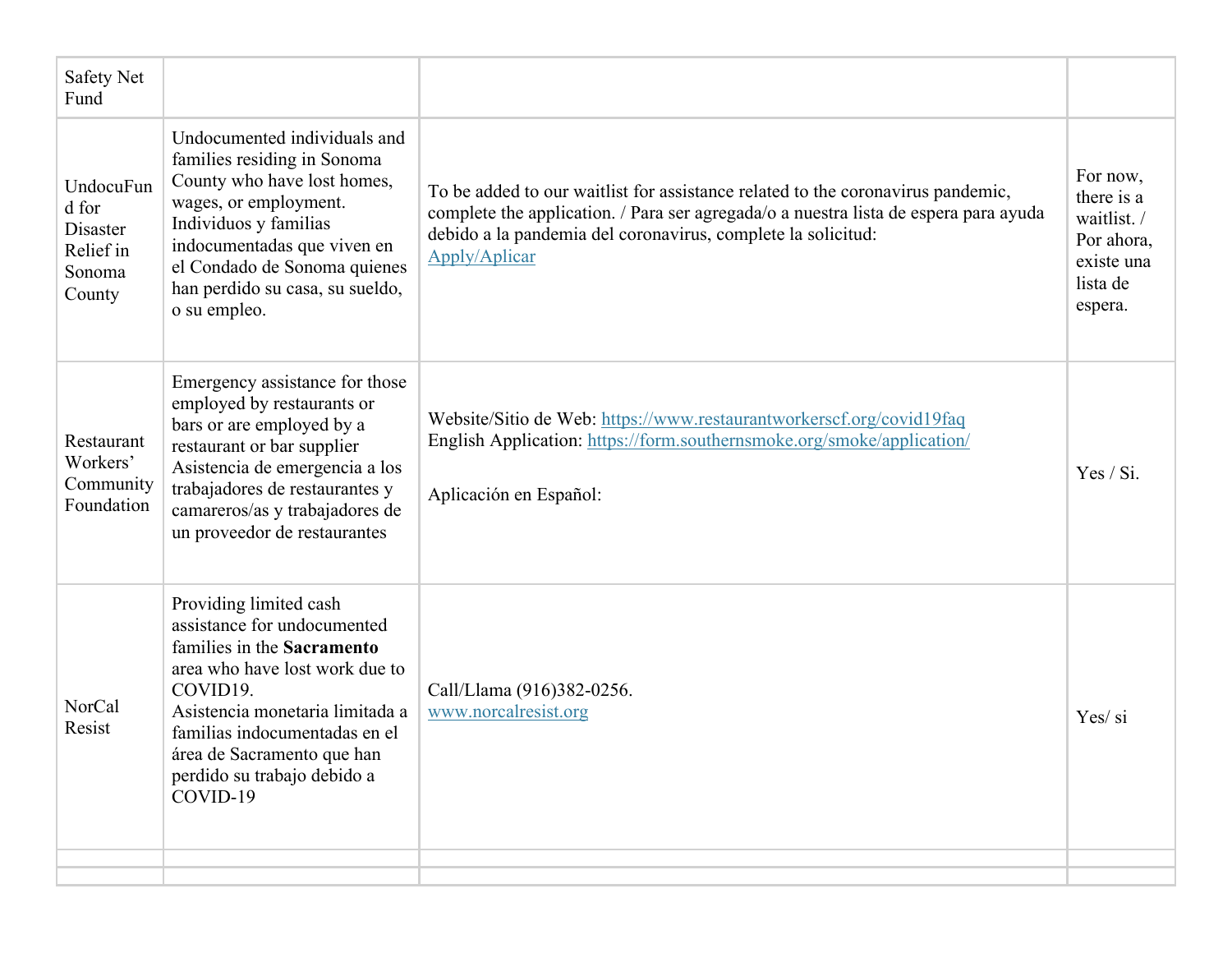| 805<br>UndocuFun<br>d                                                          | Undocumented individuals<br>residing in Ventura and Santa<br>Barbara Counties.<br>Personas indocumentadas que<br>viven en los condados de<br>Ventura o Santa Barbara.                                                                                                                                                                                                                                                                                                                                                                                                             | https://805undocufund.org/                                                                                                                                                                                                                                                                                                                                                                                                                                                                                                                                                 | Not yet. /<br>Todavía no.                                        |
|--------------------------------------------------------------------------------|-----------------------------------------------------------------------------------------------------------------------------------------------------------------------------------------------------------------------------------------------------------------------------------------------------------------------------------------------------------------------------------------------------------------------------------------------------------------------------------------------------------------------------------------------------------------------------------|----------------------------------------------------------------------------------------------------------------------------------------------------------------------------------------------------------------------------------------------------------------------------------------------------------------------------------------------------------------------------------------------------------------------------------------------------------------------------------------------------------------------------------------------------------------------------|------------------------------------------------------------------|
| Napa<br>Valley<br>Community<br>Foundation<br>(Napa<br>County<br>Only)          | Available for workers who live<br>in Napa County, whose<br>household income is at or<br>below 120% of Area Median<br>Income, and who do not<br>qualify for government-<br>sponsored unemployment or<br>paid family leave benefits<br>(Undocumented). /<br>Disponible para trabajadores<br>que viven en el condado de<br>Napa, cuyos ingresos<br>familiares son iguales o<br>inferiores al 120% de los<br>ingresos medios del área, y que<br>no califican para el desempleo<br>patrocinado por el gobierno o<br>los beneficios de licencia<br>familiar pagada<br>(indocumentados). | For residents of Calistoga, St. Helena and surrounding areas-please call (707) 965-<br>5010 or email efa@upvalleyfamilycenters.org.<br>For residents of Napa, Yountville and American Canyon - please call (707) 363-<br>8390 or email efa@onthemovebayarea.org. /<br>Para residentes de Calistoga, St. Helena y sus alrededores, llame al (707) 965-5010<br>o envíe un correo electrónico a efa@upvalleyfamilycenters.org.<br>Para residentes de Napa, Yountville y American Canyon, llame al (707) 363-8390 o<br>envíe un correo electrónico a efa@onthemovebayarea.org. | No later<br>than March<br>28 / A más<br>tardar el 28<br>de Marzo |
| Oakland<br>Food<br>Service<br>Workers<br>COVID-19<br>Relief Fund<br>/ El Fondo | Available to food service<br>workers living or working in<br>Oakland, CA impacted by<br>COVID-19 crisis and<br>shutdowns (nearby city<br>residents may also apply, but                                                                                                                                                                                                                                                                                                                                                                                                            | Application/ solicitud: https://docs.google.com/forms/d/e/1FAIpQLSf14-<br>FQB p4jlFzMvgKSpz10 Jju6JDnB2WP-exsMD2O0N8iw/viewform (Español y<br>Inglés)                                                                                                                                                                                                                                                                                                                                                                                                                      | Yes / si.<br>Deadline:<br>March 31/<br>Fecha                     |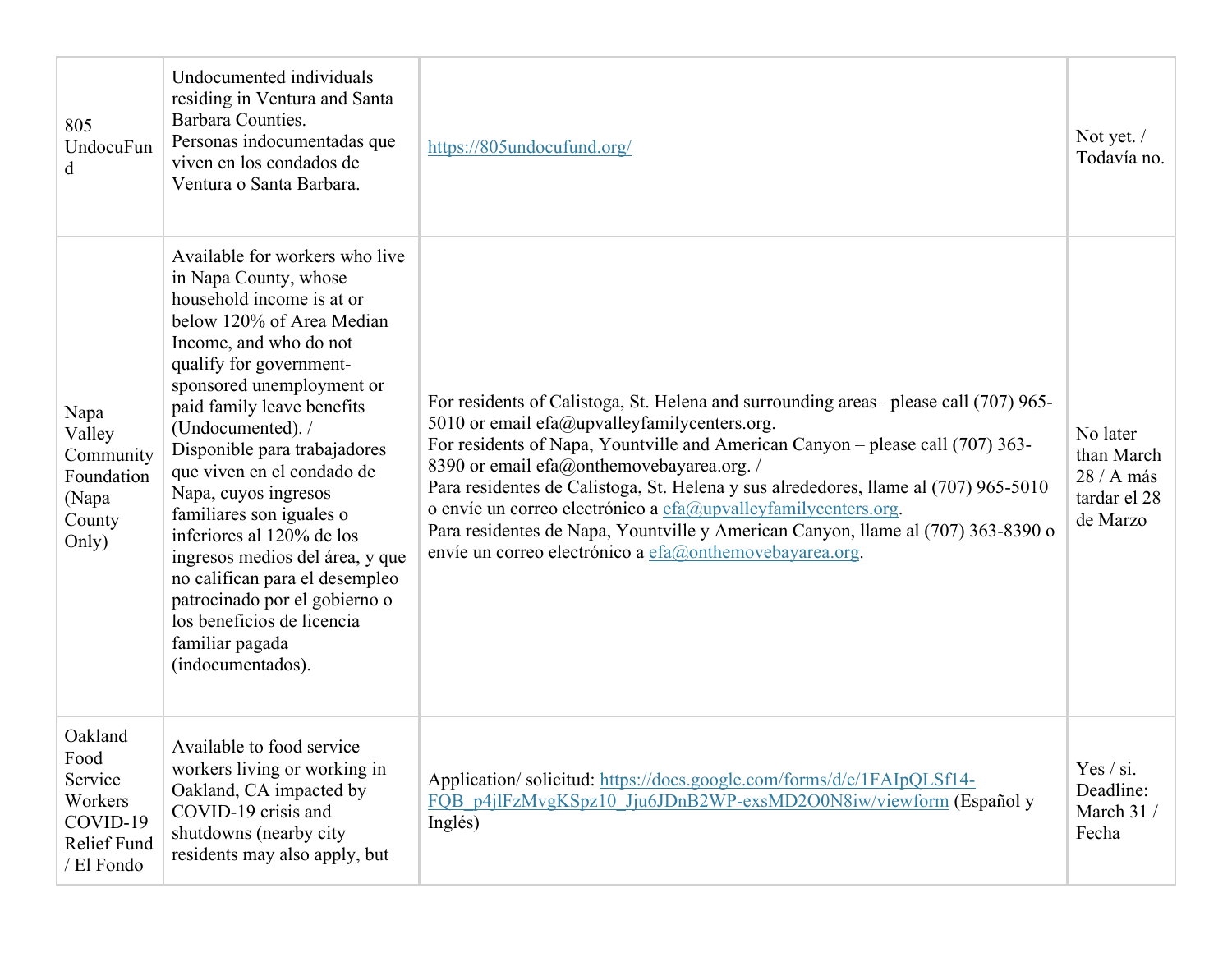| de Alivio<br>de<br>Emergencia<br>para<br>Trabajador<br>es de<br>Restaurante<br>s de<br>Oakland | priority will be given to<br>Oakland)<br>Disponible para trabajadores de<br>algún restaurante o servicio de<br>comida, y vive o trabaja en<br>Oakland, CA, y a sido afectado<br>por la crisis + encierro<br>(quarantine) de COVID-19<br>(residentes de otras ciudades<br>cercanas pueden aplicar, pero<br>se dará prioridad a Oakland) |                                                                                                                                                                                       | Limite: 31<br>de Marzo.                                                                                                                          |
|------------------------------------------------------------------------------------------------|----------------------------------------------------------------------------------------------------------------------------------------------------------------------------------------------------------------------------------------------------------------------------------------------------------------------------------------|---------------------------------------------------------------------------------------------------------------------------------------------------------------------------------------|--------------------------------------------------------------------------------------------------------------------------------------------------|
| UndocuSch<br>olars Relief<br>Fund                                                              | If you are undocumented<br>yourself or have family<br>members who are<br>undocumented and have been<br>impacted by the COVID-19<br>pandemic<br>Si usted es indocumentado o<br>tiene familiares<br>indocumentados y han sido<br>afectados por la pandemia de<br>COVID-19                                                                | https://www.undocuscholars.com/<br>Application / solicitud: https://docs.google.com/forms/d/e/1FAIpQLSfs3vK0E-<br>xPqYUG3HomeP vRtZbCfzE8-J9GmEfunanb0bX76uSmg/viewform               | Yes / si.<br>Distributin<br>g funds via<br>Venmo,<br>Zelle, or<br>Paypal.<br>Se puede<br>recibir<br>fondos por<br>Venmo,<br>Zelle, or<br>Paypal. |
| Farmworke<br>rs'<br>COVID-19<br>Pandemic<br>Relief Fund                                        | Farm workers /<br>Trabajadores agrícolas.                                                                                                                                                                                                                                                                                              | https://hipgive.org/project/farmworkers-covid-19-pandemic-relief-fund/ (donation<br>link; application not yet available; enlace de pagina web; la solicitud todavía no<br>disponible) | No                                                                                                                                               |